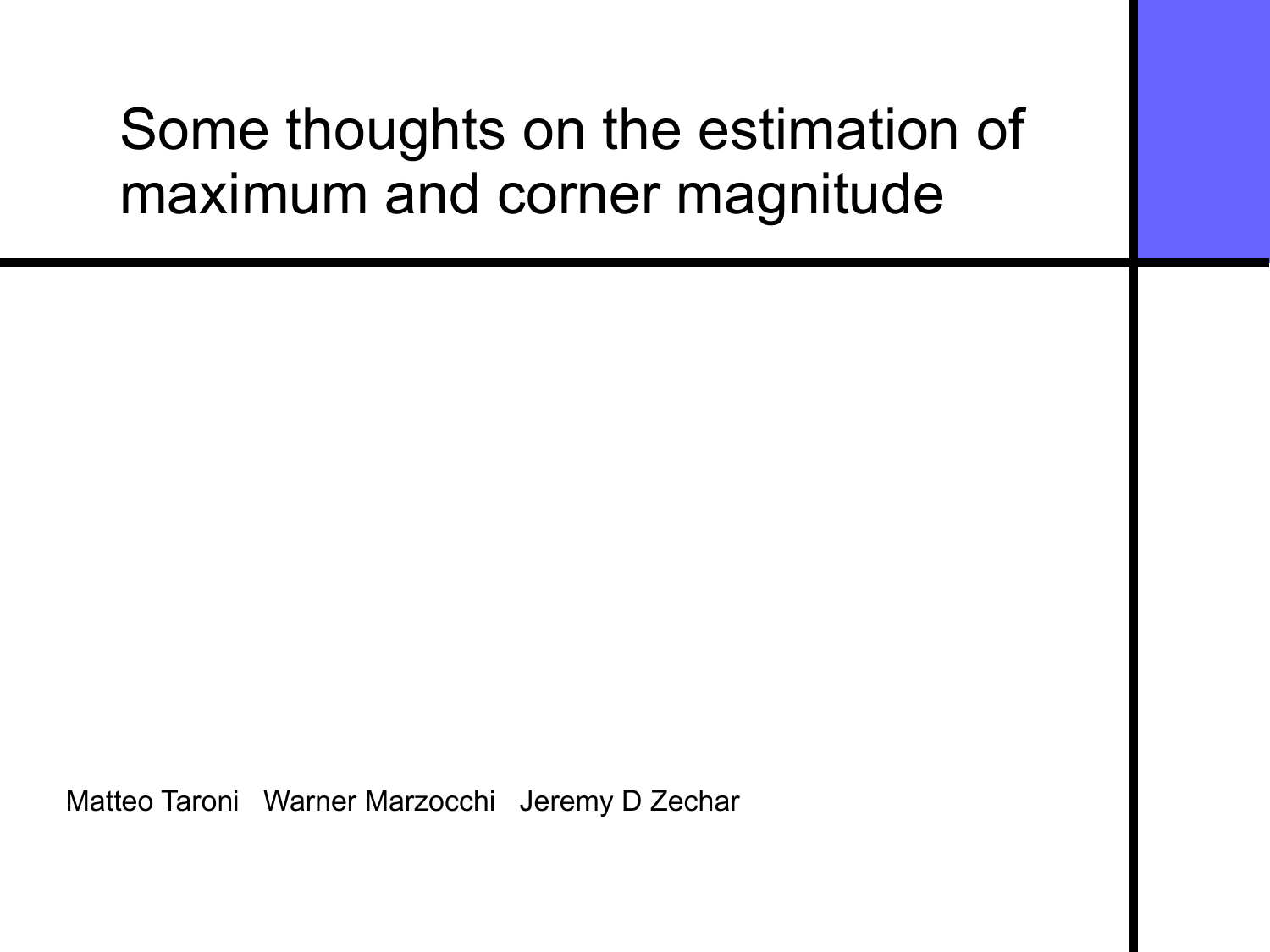#### **Outline:**

Tails of G-R law

Tapered G-R law: classical parameter estimation

Tapered G-R law: parameter estimation with 2 catalogs

Application 1: World seismicity

Application 2: Italian seismicity

**Conclusions**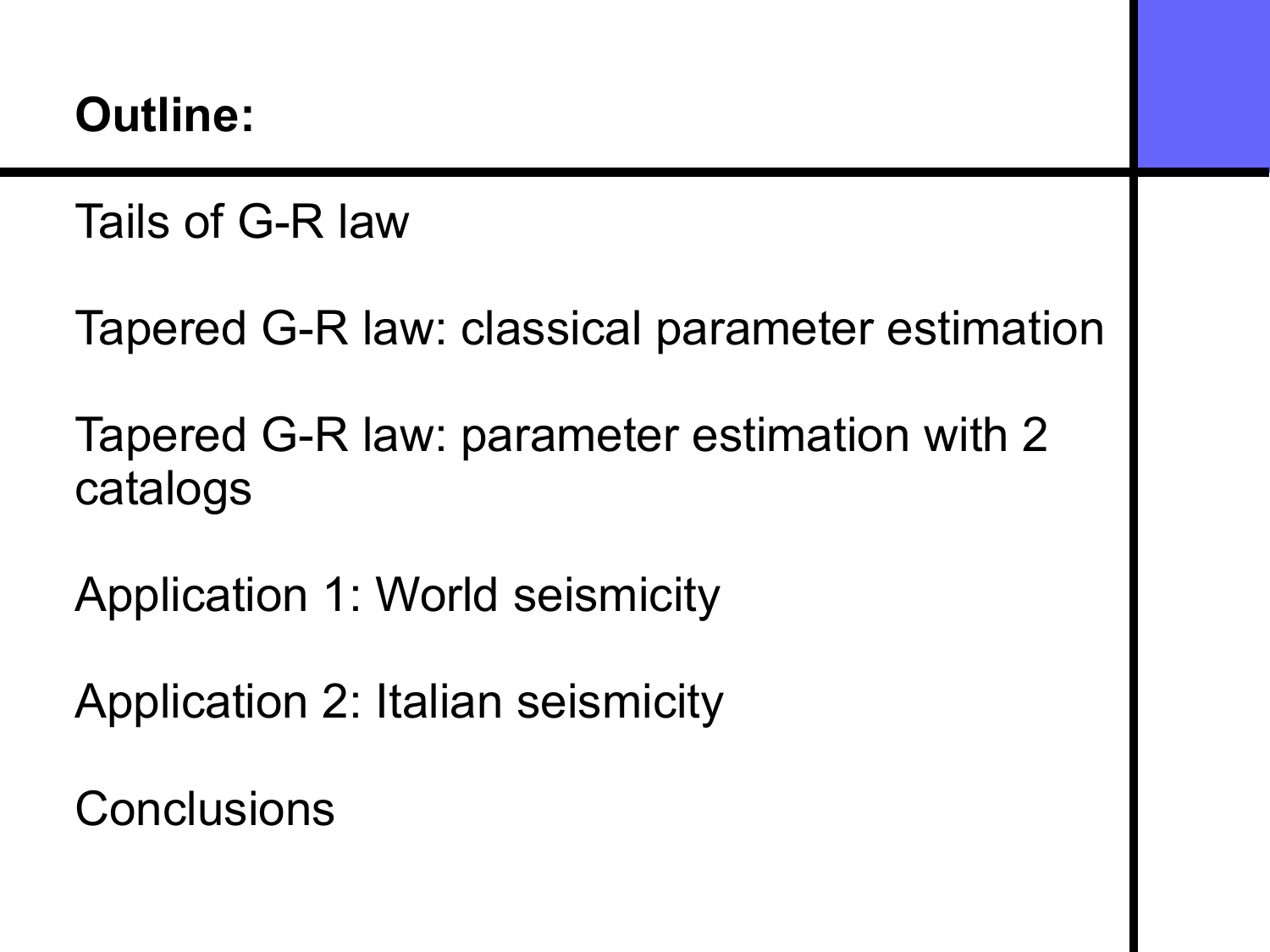# Tails of G-R law

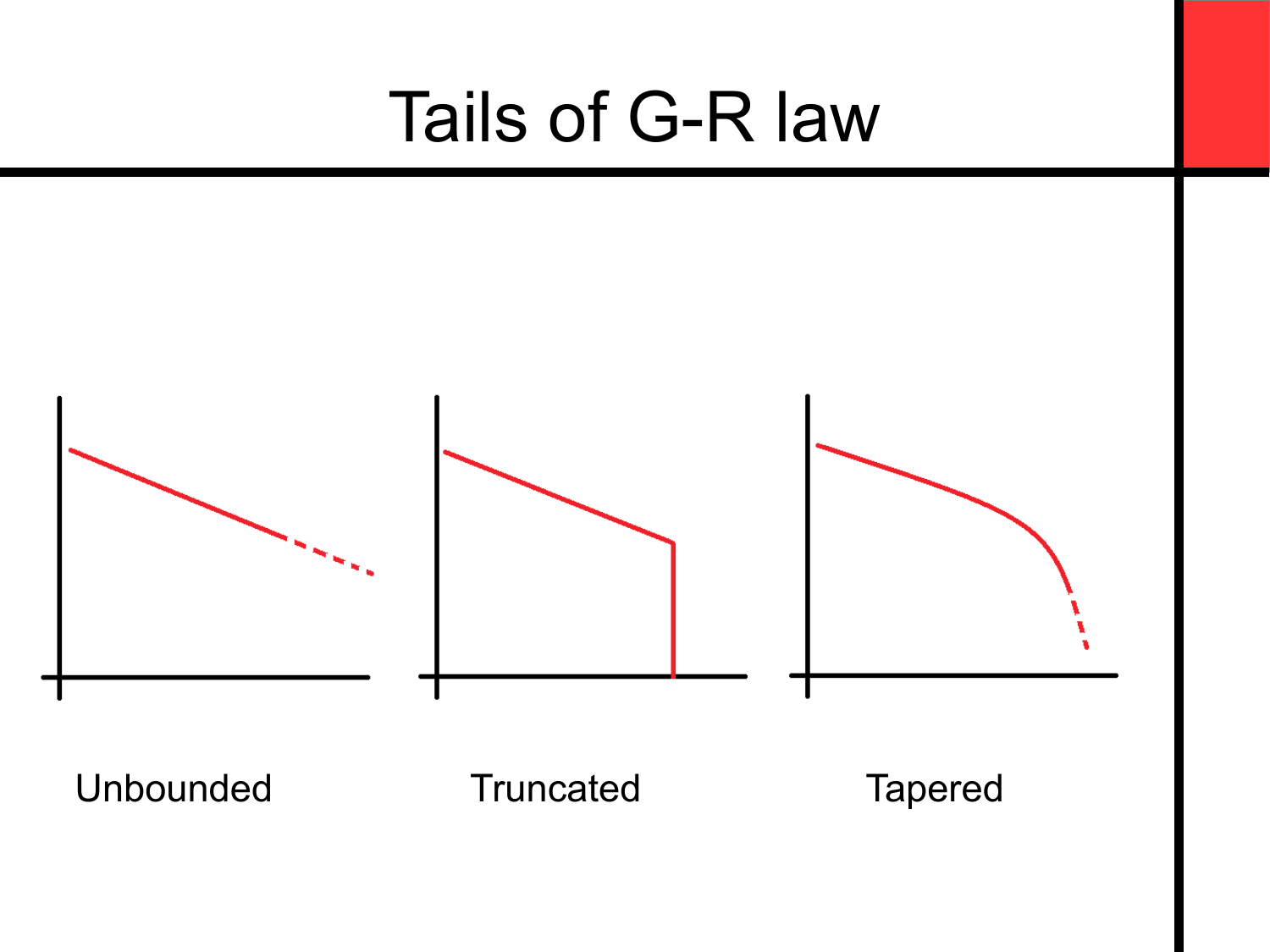### **Tapered G-R law: classical parameter estimation**

G-R law survivor function (Moments)

$$
\phi(M) = \left(\frac{M_{compl}}{M}\right)^{\beta}
$$

Tapered G-R law survivor function (Moments):

$$
\Phi(M) = \left(\frac{M_{compl}}{M}\right)^{\beta} \cdot exp\left(\frac{M_{compl} - M}{CM}\right)
$$

We can estimate  $\beta$  and CM by using the classical MLE. We have 2 parameters and one catalog to estimate them.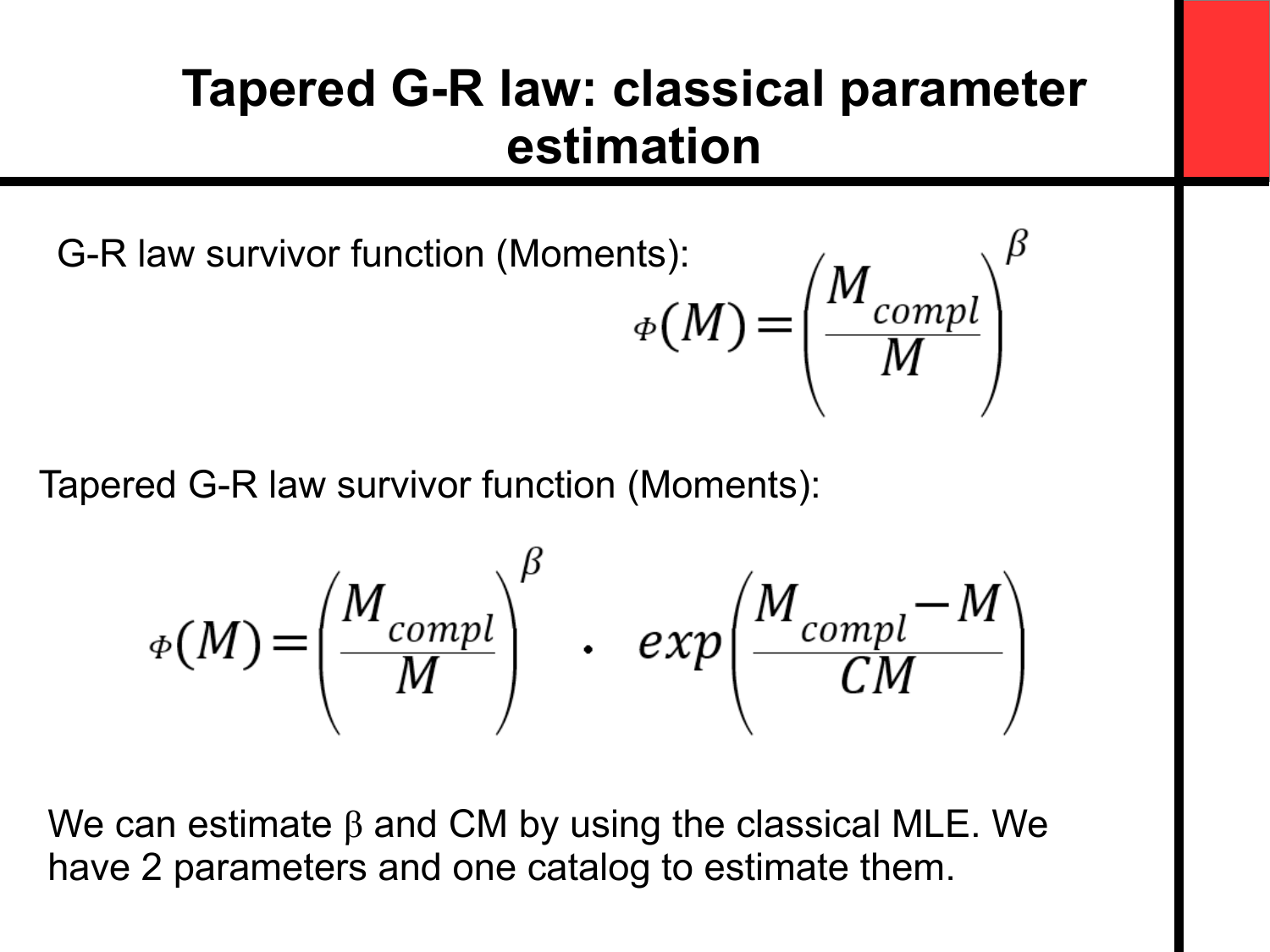### **Tapered G-R law: parameter estimation with 2 catalogs**

If we have 2 catalogs, one shorter with a low Mcompl, one longer with a high Mcompl, we can try to estimate separately β and MC of the Tapered G-R law.

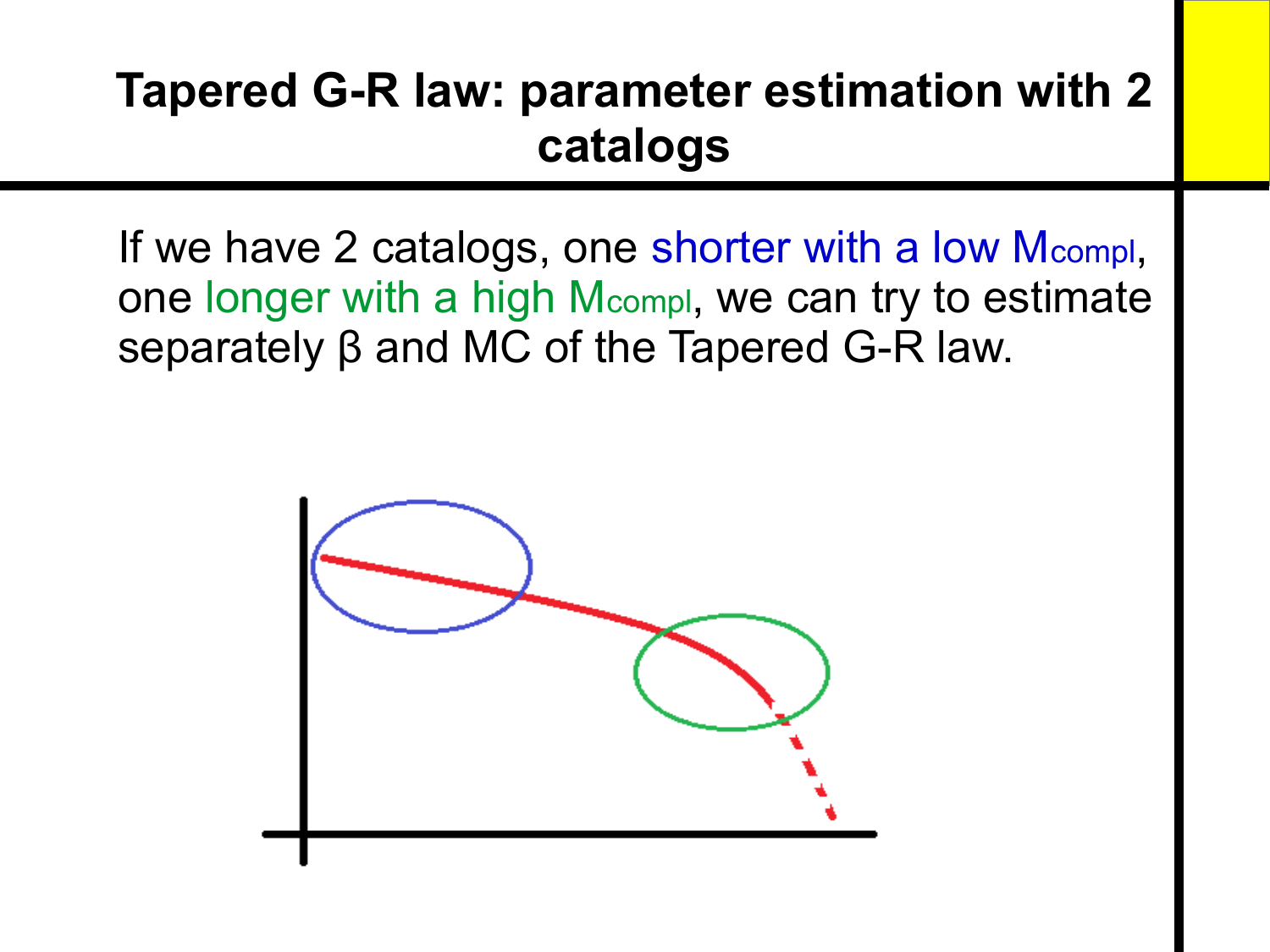### **Tapered G-R law: parameter estimation with 2 catalogs**

Let  $E$  the event  $=$  "one earthquke of maximum magnitude in [Max<sub>obs</sub> -  $\Delta M$ , Max<sub>obs</sub> +  $\Delta M$ ] during T years"

$$
P(E) = \sum_{i=0}^{\infty} P(E|N=i)P(N=i)
$$

 $P(E|N = i) = P(M \in [Max_{obs} - \Delta M, Max_{obs} + \Delta M]) P(M < Max_{obs})^{i-1}i$ 

We can estimate  $\beta$  and the distribution's parameters of the number of earthquakes per year from the shorter catalog; from the longest catalog we can obtain T, Max<sub>obs</sub> and  $\Delta M$ . By applying the MLE method to P(E) we can obtain an estimation of CM with him confidence bounds.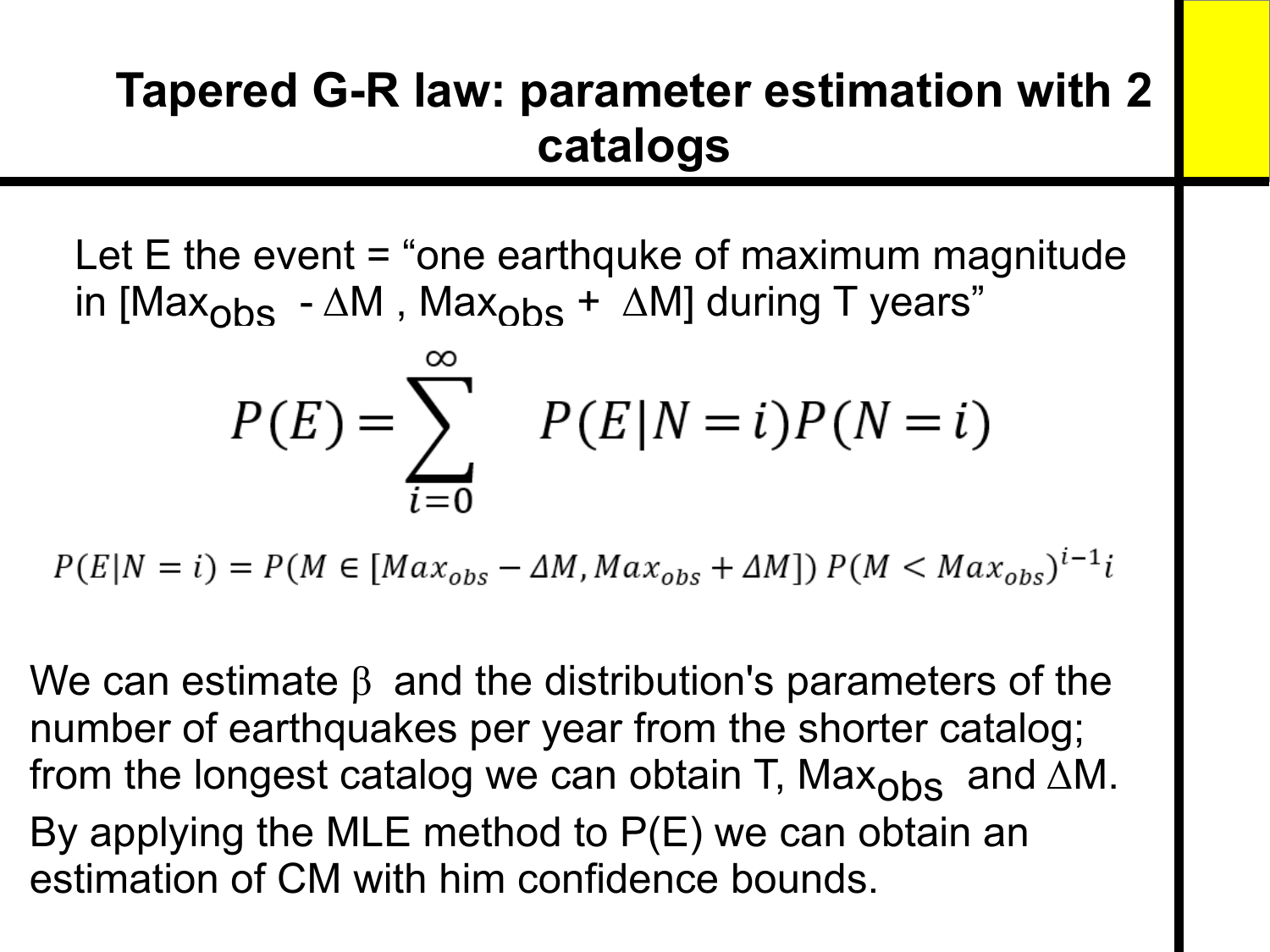#### **Application 1: World seismicity**

GCMT catalog 1983-2014, Mw > 5.45 , depth > 50 Km

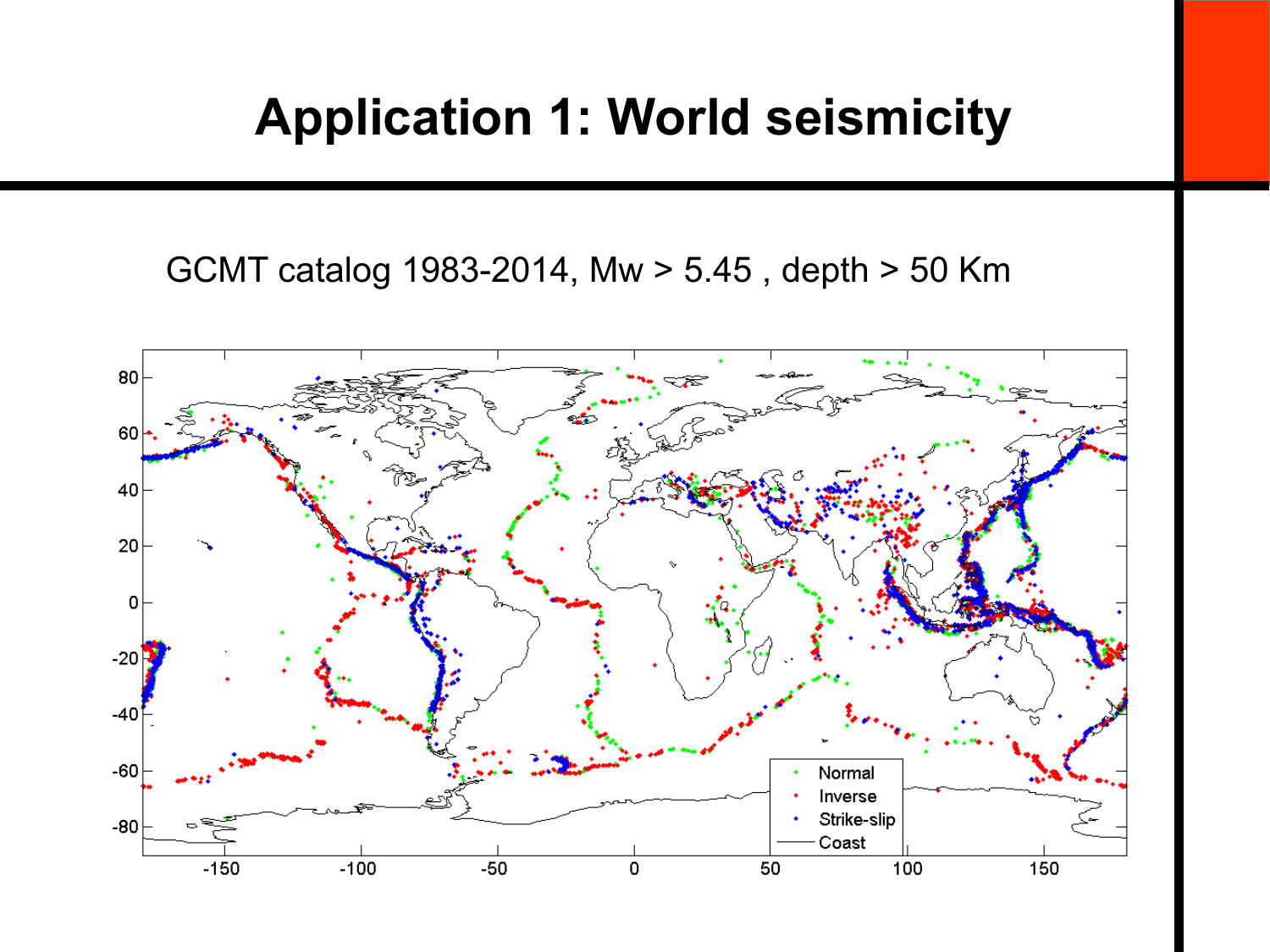#### **Earthquake size distribution for different styles of faulting**

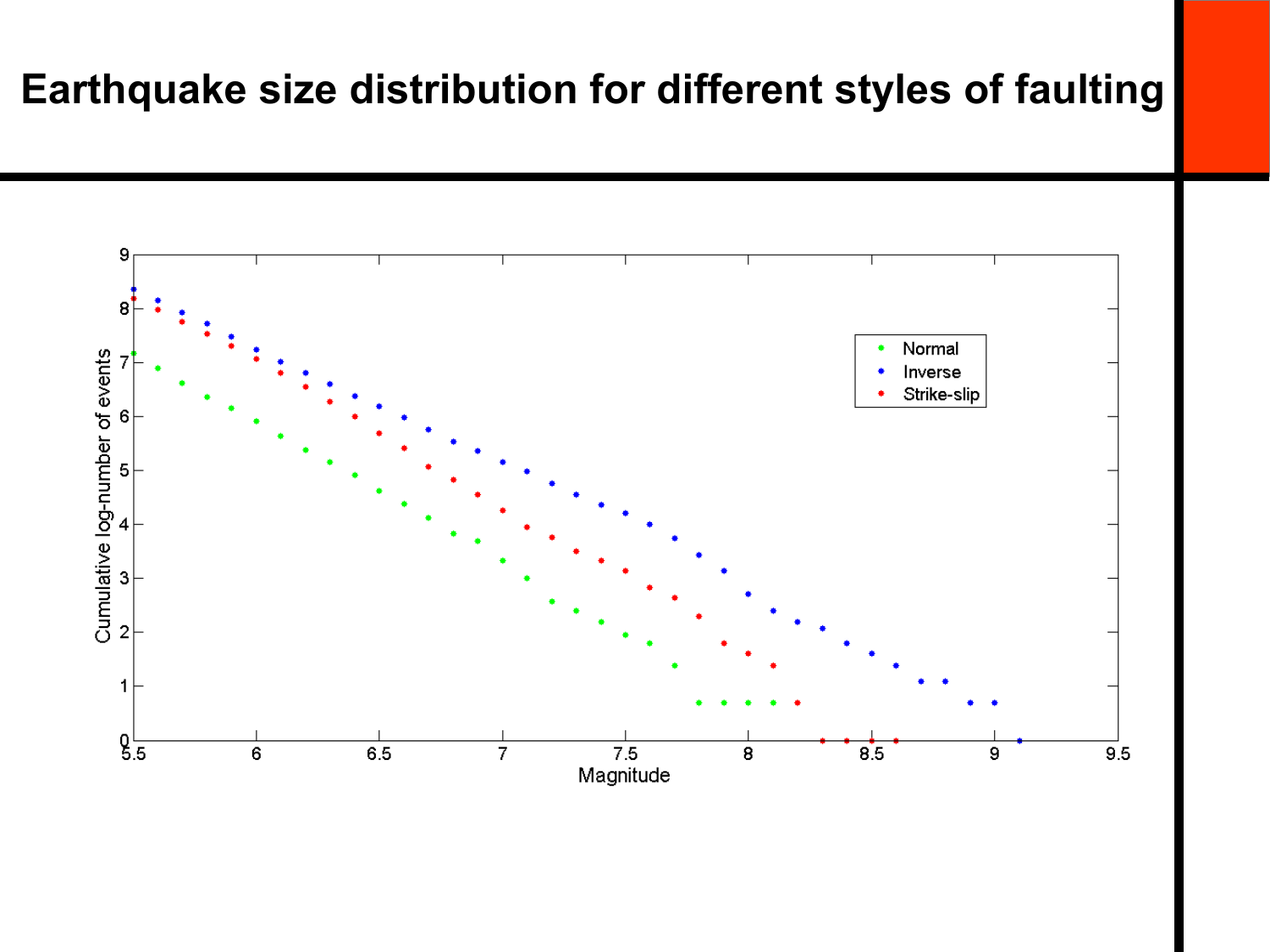#### **Classical estimation of β and CM**



Contour of 95% confidence bounds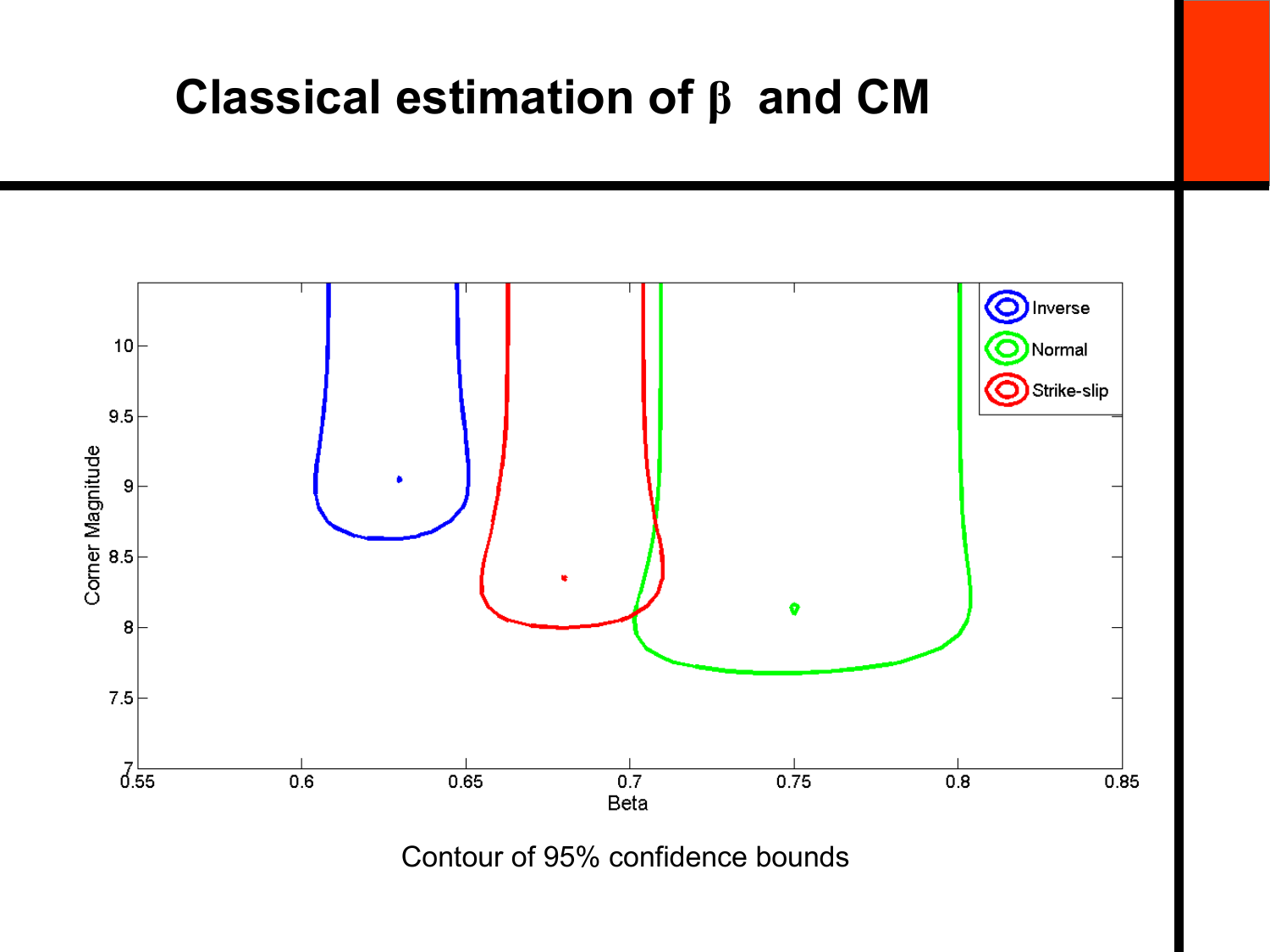Estimation of  $\beta$  and CM by using 2 catalogs: we add the Pacheco & Sykes catalog of large shallow earthquakes (1900-1989).



Now we have finite confidence bounds of Corner Magnitude for Normal and Strike-slip event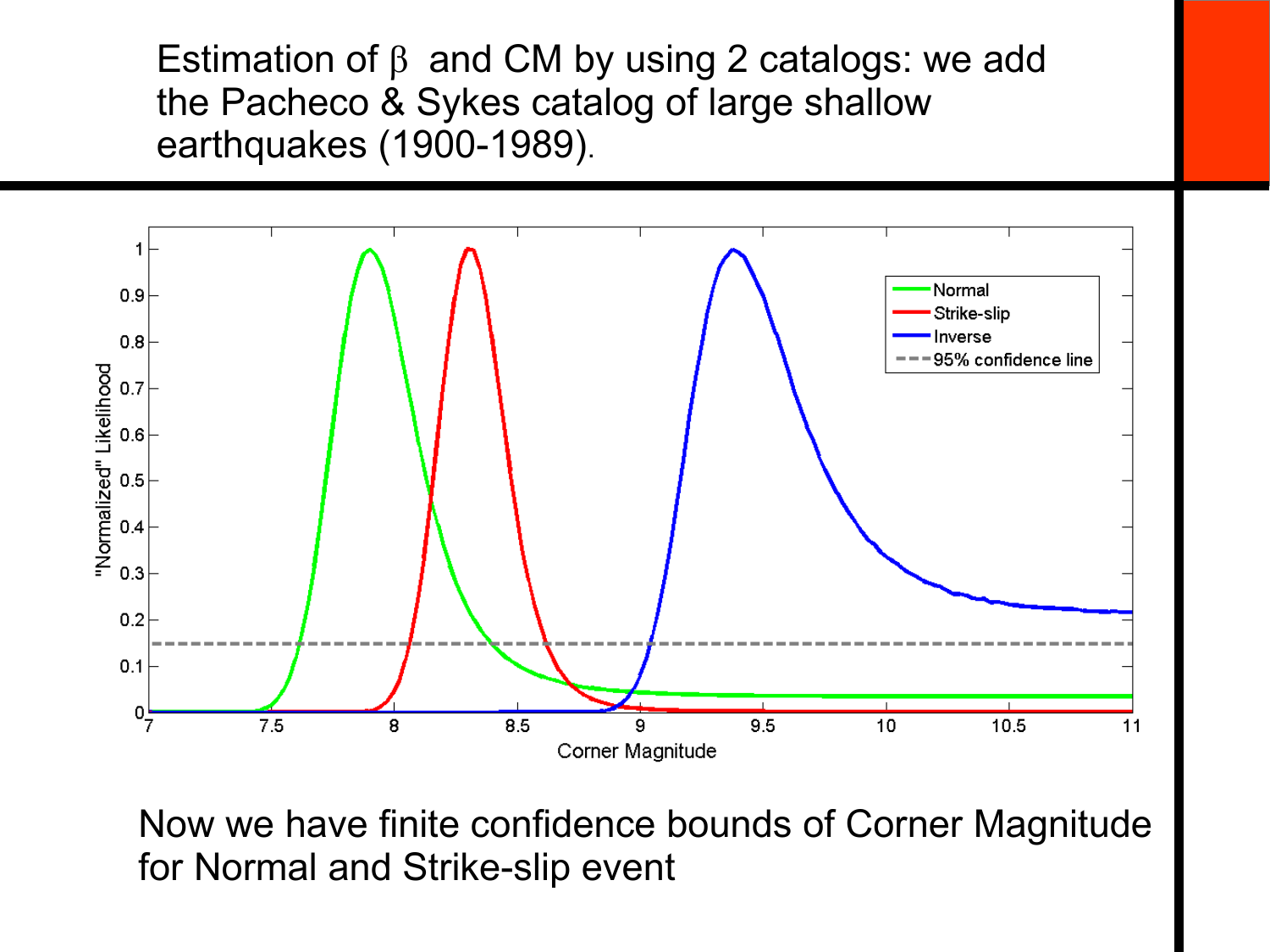### **Application 2: Italian seismicity**

We use the last part of CPTI11 catalog (1901-2006) to estimate  $\beta$ and the parameter of the negative binomial distribution; then CPTI04 (similar to the first one but longer) to obtain the maximum observed magnitude (7.4 Mw) and the time T (about 2000 years).